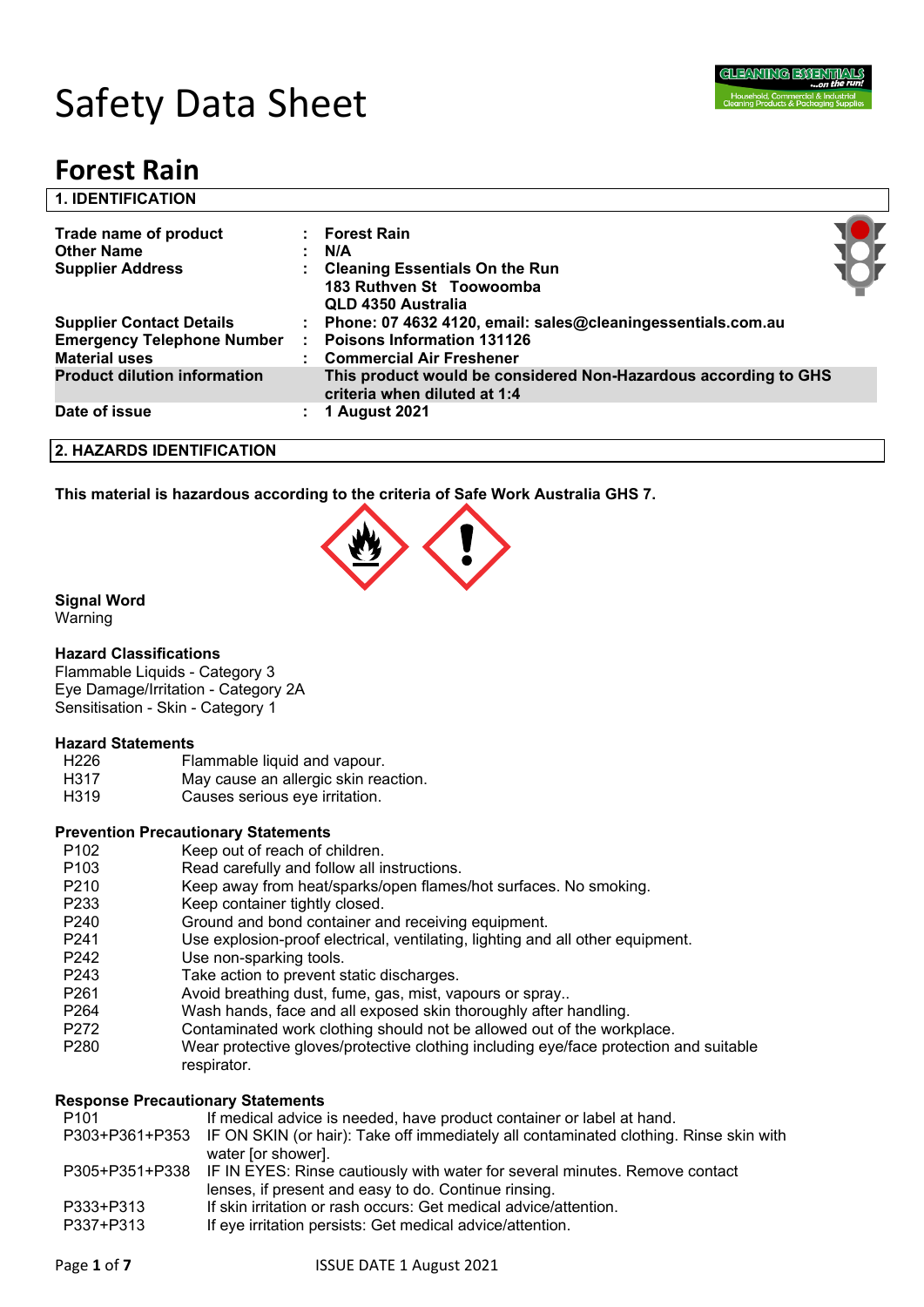P362+P364 Take off contaminated clothing and wash it before reuse P370+P378 In case of fire: Use (insert appropriate media) to extinguish.

#### **Storage Precautionary Statement**

P403+P235 Store in a well-ventilated place. Keep cool.

#### **Disposal Precautionary Statement**

P501 Dispose of contents/container in accordance with local, regional, national and international regulations.

#### **Poison Schedule:**

#### **DANGEROUS GOOD CLASSIFICATION**

Classified as Dangerous Goods by the criteria of the "Australian Code for the Transport of Dangerous Goods by Road & Rail" and the "New Zealand NZS5433: Transport of Dangerous Goods on Land".

#### **Dangerous Goods Class:** 3

| 3. COMPOSITION INFORMATION                                         |         |                                            |
|--------------------------------------------------------------------|---------|--------------------------------------------|
| <b>CHEMICAL ENTITY</b>                                             | CAS NO  | <b>PROPORTION</b>                          |
| Ethanol<br>Fragrance<br>Ingredients determined to be Non-Hazardous | 64-17-5 | $10 - 30 \%$<br>$1 - 5%$<br><b>Balance</b> |
|                                                                    |         | 100%                                       |
| 4. FIRST AID MEASURES                                              |         |                                            |

If poisoning occurs, contact a doctor or Poisons Information Centre (Phone Australia 131 126, New Zealand 0800 764 766).

**Inhalation:** Remove victim from exposure - avoid becoming a casualty. Remove contaminated clothing and loosen remaining clothing. Allow patient to assume most comfortable position and keep warm. Keep at rest until fully recovered. Seek medical advice if effects persist.

**Skin Contact:** Effects may be delayed. If skin or hair contact occurs, remove contaminated clothing and flush skin and hair with running water. If swelling, redness, blistering or irritation occurs seek medical assistance. For gross contamination, immediately drench with water and remove clothing. Continue to flush skin and hair with plenty of water (and soap if material is insoluble). For skin burns, cover with a clean, dry dressing until medical help is available. If blistering occurs, do NOT break blisters. If swelling, redness, blistering, or irritation occurs seek medical assistance.

**Eye contact:** If in eyes, hold eyelids apart and flush the eyes continuously with running water. Continue flushing until advised to stop by the Poisons Information Centre or a Doctor; or for at least 15 minutes and transport to Doctor or Hospital.

**Ingestion:** Rinse mouth with water. If swallowed, do NOT induce vomiting. Give a glass of water to drink. Never give anything by the mouth to an unconscious patient. If vomiting occurs give further water. Seek medical advice.

**PPE for First Aiders:** Wear gloves, safety glasses. Available information suggests that gloves made from should be suitable for intermittent contact. However, due to variations in glove construction and local conditions, the user should make a final assessment. Always wash hands before smoking, eating, drinking or using the toilet. Wash contaminated clothing and other protective equipment before storing or re-using.

**Notes to physician:** Treat symptomatically. Effects may be delayed.

#### **5. FIRE FIGHTING MEASURES**

**Hazchem Code:** •3Y

**Suitable extinguishing media:** If material is involved in a fire use alcohol resistant foam or dry agent (carbon dioxide,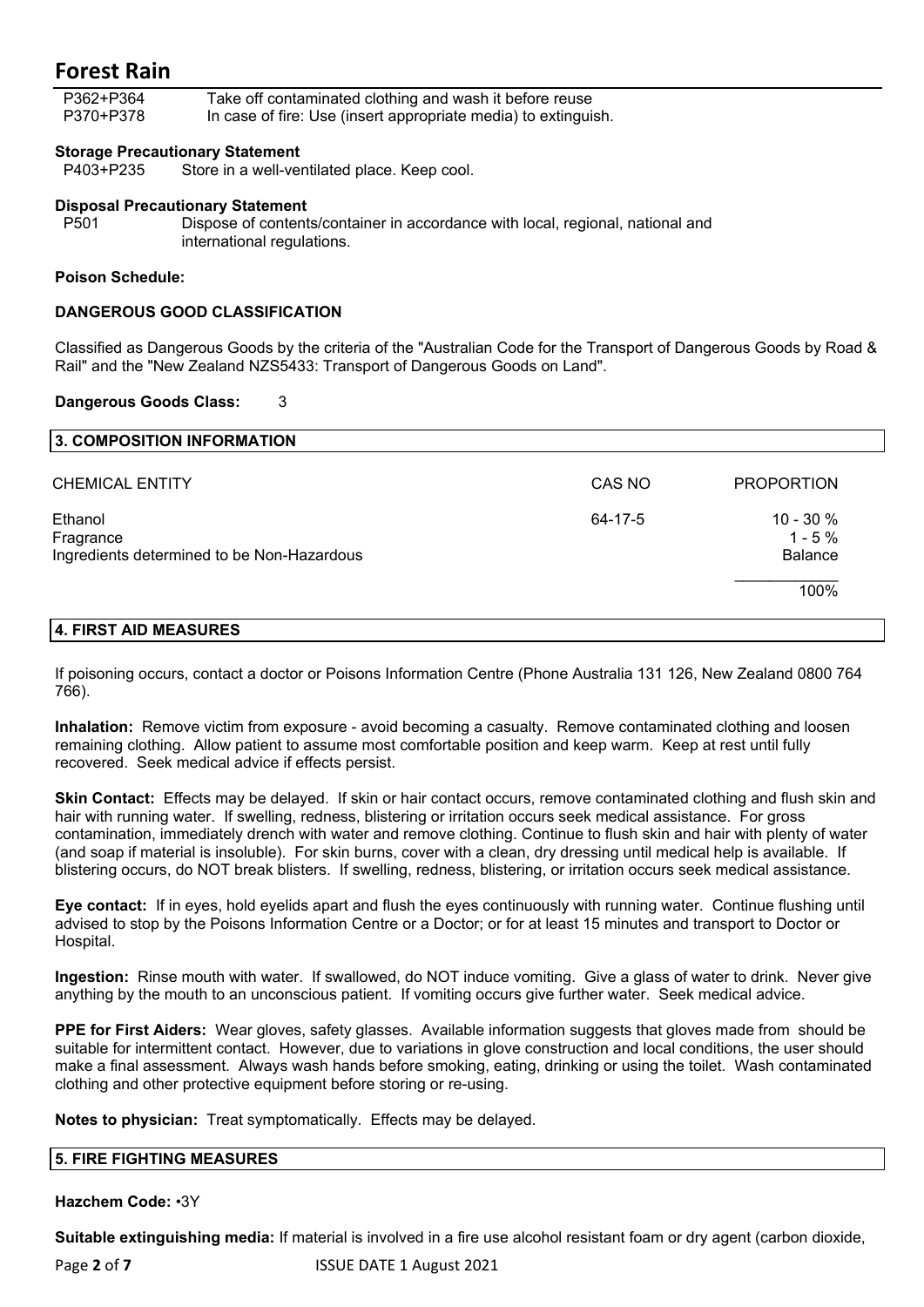dry chemical powder).

**Specific hazards:** Flammable liquid and vapour. May form flammable vapour mixtures with air. Flameproof equipment necessary in area where this chemical is being used. Nearby equipment must be earthed. Electrical requirements for work area should be assessed according to AS3000. Vapour may travel a considerable distance to source of ignition and flash back. Avoid all ignition sources. All potential sources of ignition (open flames, pilot lights, furnaces, spark producing switches and electrical equipment etc) must be eliminated both in and near the work area. Do NOT smoke.

**Fire fighting further advice:** Heating can cause expansion or decomposition leading to violent rupture of containers. If safe to do so, remove containers from path of fire. Keep containers cool with water spray. On burning or decomposing may emit toxic fumes. Fire fighters to wear self-contained breathing apparatus and suitable protective clothing if risk of exposure to vapour or products of combustion or decomposition.

#### **6. ACCIDENTAL RELEASE MEASURES**

#### **SMALL SPILLS**

Wear protective equipment to prevent skin and eye contamination. Avoid inhalation of vapours or dust. Wipe up with absorbent (clean rag or paper towels). Collect and seal in properly labelled containers or drums for disposal.

#### **LARGE SPILLS**

If safe to do so, shut off all possible sources of ignition. Clear area of all unprotected personnel. Slippery when spilt. Avoid accidents, clean up immediately. Wear protective equipment to prevent skin and eye contamination and the inhalation of vapours. Work up wind or increase ventilation. Contain - prevent run off into drains and waterways. Use absorbent (soil, sand or other inert material). Use a spark-free shovel. Collect and seal in properly labelled containers or drums for disposal. If contamination of crops, sewers or waterways has occurred advise local emergency services.

#### **Dangerous Goods - Initial Emergency Response Guide No:** 14

#### **7. HANDLING AND STORAGE**

**Handling:** Avoid eye contact and skin contact. Avoid inhalation of vapour, mist or aerosols.

**Storage:** Store in a cool, dry, well-ventilated place and out of direct sunlight. Store away from foodstuffs. Store away from incompatible materials described in Section 10. Store away from sources of heat and/or ignition. Keep container standing upright. Keep containers closed when not in use - check regularly for leaks.

This material is classified as a Class 3 Flammable Liquid as per the criteria of the "Australian Code for the Transport of Dangerous Goods by Road & Rail" and/or the "New Zealand NZS5433: Transport of Dangerous Goods on Land" and must be stored in accordance with the relevant regulations.

#### **8. EXPOSURE CONTROLS / PERSONAL PROTECTION**

#### **National occupational exposure limits:**

|               | <b>TWA</b> |       | <b>STEL</b> |        | <b>NOTICES</b> |
|---------------|------------|-------|-------------|--------|----------------|
|               | ppm        | mg/m3 | ppm         | mg/m3  |                |
| Ethyl alcohol | 1000       | 1880  | $\sim$      | $\sim$ | $\blacksquare$ |

As published by Safe Work Australia.

TWA - The time-weighted average airborne concentration over an eight-hour working day, for a five-day working week over an entire working life.

STEL (Short Term Exposure Limit) - the average airborne concentration over a 15 minute period which should not be exceeded at any time during a normal eight-hour workday.

These Exposure Standards are guides to be used in the control of occupational health hazards. All atmospheric contamination should be kept to as low a level as is workable. These exposure standards should not be used as fine dividing lines between safe and dangerous concentrations of chemicals. They are not a measure of relative toxicity.

If the directions for use on the product label are followed, exposure of individuals using the product should not exceed the above standard. The standard was created for workers who are routinely, potentially exposed during product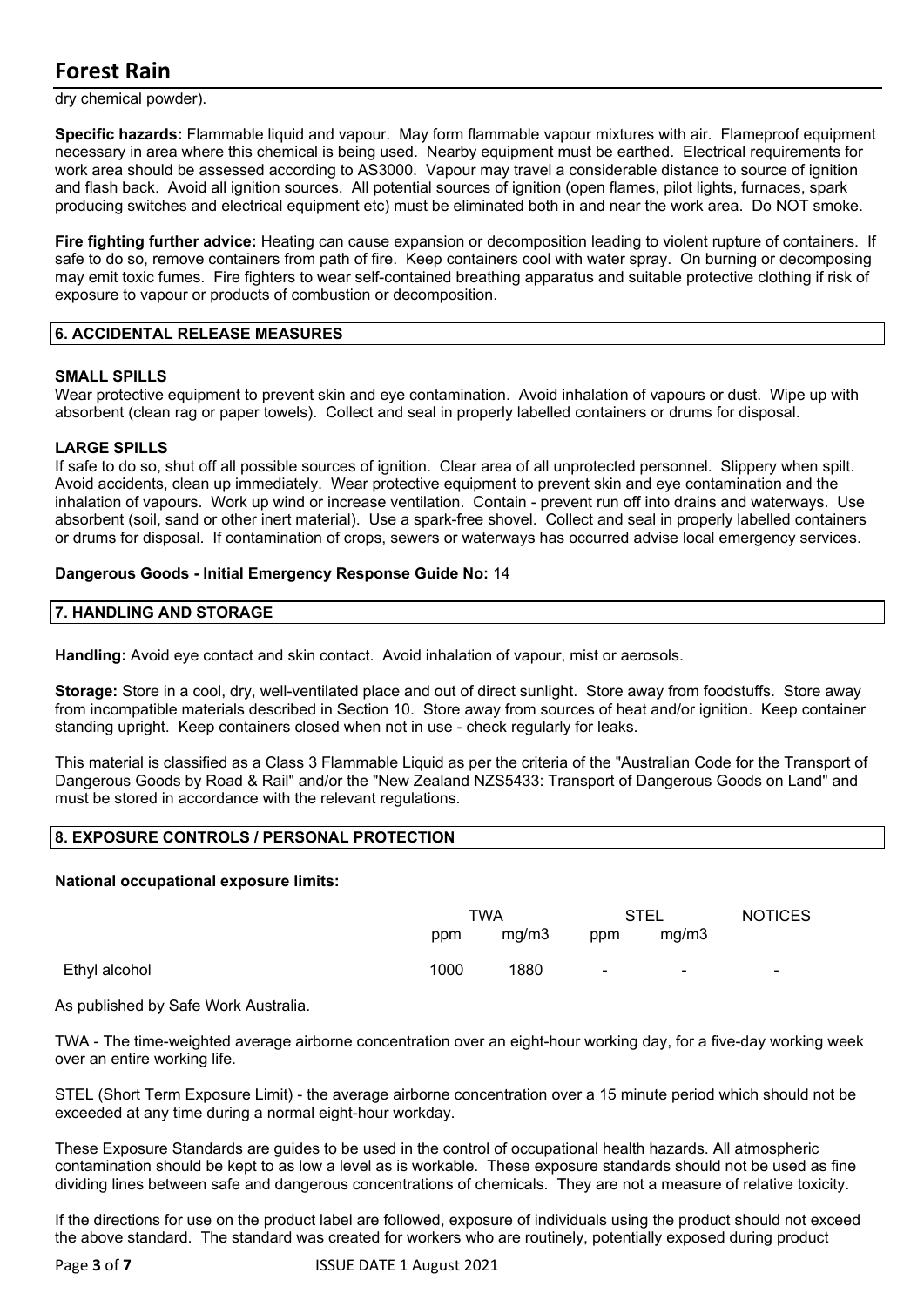manufacture.

**Biological Limit Values:** As per the "National Model Regulations for the Control of Workplace Hazardous Substances (Safe Work Australia)" the ingredients in this material do not have a Biological Limit Allocated.

**Engineering Measures:** Ensure ventilation is adequate to maintain air concentrations below Exposure Standards. Use only in well ventilated areas. Use with local exhaust ventilation or while wearing appropriate respirator.

#### **Personal Protection Equipment:** GLOVES, SAFETY GLASSES.

Personal protective equipment (PPE) must be suitable for the nature of the work and any hazard associated with the work as identified by the risk assessment conducted.

Wear gloves, safety glasses. Available information suggests that gloves made from should be suitable for intermittent contact. However, due to variations in glove construction and local conditions, the user should make a final assessment. Always wash hands before smoking, eating, drinking or using the toilet. Wash contaminated clothing and other protective equipment before storing or re-using.

**Hygiene measures:** Keep away from food, drink and animal feeding stuffs. When using do not eat, drink or smoke. Wash hands prior to eating, drinking or smoking. Avoid contact with clothing. Avoid eye contact and skin contact. Avoid inhalation of vapour, mist or aerosols. Ensure that eyewash stations and safety showers are close to the workstation location.

#### **9. PHYSICAL AND CHEMICAL PROPERTIES**

| Form:<br>Colour:<br>Odour:                                          | Liquid<br>Yellow<br>Fragranced |                                                                                                       |
|---------------------------------------------------------------------|--------------------------------|-------------------------------------------------------------------------------------------------------|
| Solubility:<br><b>Specific Gravity:</b><br>Flash Point (°C):<br>pH: |                                | Completely soluble in water<br>$0.9 - 1.0$<br>31<br>$7.0 - 8.0$                                       |
|                                                                     |                                | (Typical values only - consult specification sheet)<br>$N Av = Not available, N App = Not applicable$ |

#### **10. STABILITY AND REACTIVITY**

**Chemical stability:** This material is thermally stable when stored and used as directed.

**Conditions to avoid:** Elevated temperatures and sources of ignition.

**Incompatible materials:** Oxidising agents.

**Hazardous decomposition products:** Oxides of carbon and nitrogen, smoke and other toxic fumes.

**Hazardous reactions:** No known hazardous reactions.

#### **11. TOXICOLOGICAL INFORMATION**

No adverse health effects expected if the product is handled in accordance with this Safety Data Sheet and the product label. Symptoms or effects that may arise if the product is mishandled and overexposure occurs are:

#### **Acute Effects**

**Inhalation:** Material may be an irritant to mucous membranes and respiratory tract.

**Skin contact:** Contact with skin may result in irritation. A skin sensitiser. Repeated or prolonged skin contact may lead to allergic contact dermatitis.

**Ingestion:** Swallowing can result in nausea, vomiting and irritation of the gastrointestinal tract.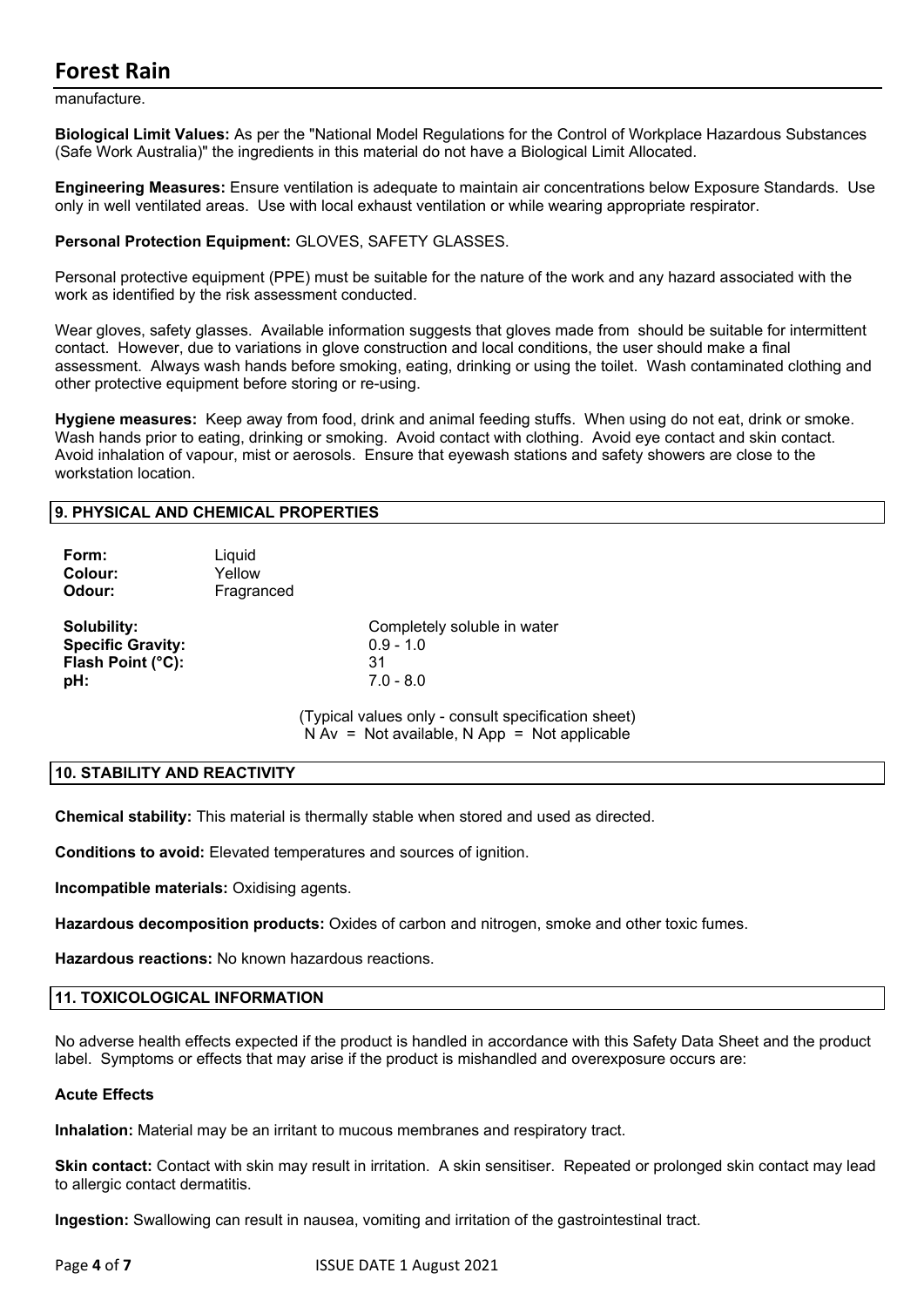**Eye contact:** An eye irritant.

#### **Acute toxicity**

**Inhalation:** This material has been classified as not hazardous for acute inhalation exposure. Acute toxicity estimate (based on ingredients):  $LC_{50}$  > 20.0 mg/L for vapours or  $LC_{50}$  > 5.0 mg/L for dust and mist.

**Skin contact:** This material has been classified as not hazardous for acute dermal exposure. Acute toxicity estimate (based on ingredients):  $LD_{50}$  > 2,000 mg/Kg bw

**Ingestion:** This material has been classified as not hazardous for acute ingestion exposure. Acute toxicity estimate (based on ingredients):  $LD_{50}$  > 2,000 mg/Kg bw

**Corrosion/Irritancy:** Eye: this material has been classified as a Category 2A Hazard (reversible effects to eyes). Skin: this material has been classified as not corrosive or irritating to skin.

**Sensitisation:** Inhalation: this material has been classified as not a respiratory sensitiser. Skin: this material has been classified as a Category 1 Hazard (skin sensitiser).

**Aspiration hazard:** This material has been classified as not an aspiration hazard.

**Specific target organ toxicity (single exposure):** This material has been classified as not a specific hazard to target organs by a single exposure.

#### **Chronic Toxicity**

**Mutagenicity:** This material has been classified as not a mutagen.

**Carcinogenicity:** This material has been classified as not a carcinogen.

**Reproductive toxicity (including via lactation):** This material has been classified as not a reproductive toxicant.

**Specific target organ toxicity (repeat exposure):** This material has been classified as not a specific hazard to target organs by repeat exposure.

#### **12. ECOLOGICAL INFORMATION**

Avoid contaminating waterways.

**Acute aquatic hazard:** This material has been classified as not hazardous for acute aquatic exposure. Acute toxicity estimate (based on ingredients): > 100 mg/L

**Long-term aquatic hazard:** This material has been classified as not hazardous for chronic aquatic exposure. Nonrapidly or rapidly degradable substance for which there are adequate chronic toxicity data available OR in the absence of chronic toxicity data, Acute toxicity estimate (based on ingredients): >100 mg/L, where the substance is not rapidly degradable and/or BCF < 500 and/or log  $K_{\text{ow}}$  < 4.

**Ecotoxicity:** No information available.

**Persistence and degradability:** No information available.

**Bioaccumulative potential:** No information available.

**Mobility:** No information available.

#### **13. DISPOSAL CONSIDERATIONS**

Persons conducting disposal, recycling or reclamation activities should ensure that appropriate personal protection equipment is used, see "Section 8. Exposure Controls and Personal Protection" of this SDS.

If possible material and its container should be recycled. If material or container cannot be recycled, dispose in accordance with local, regional, national and international Regulations.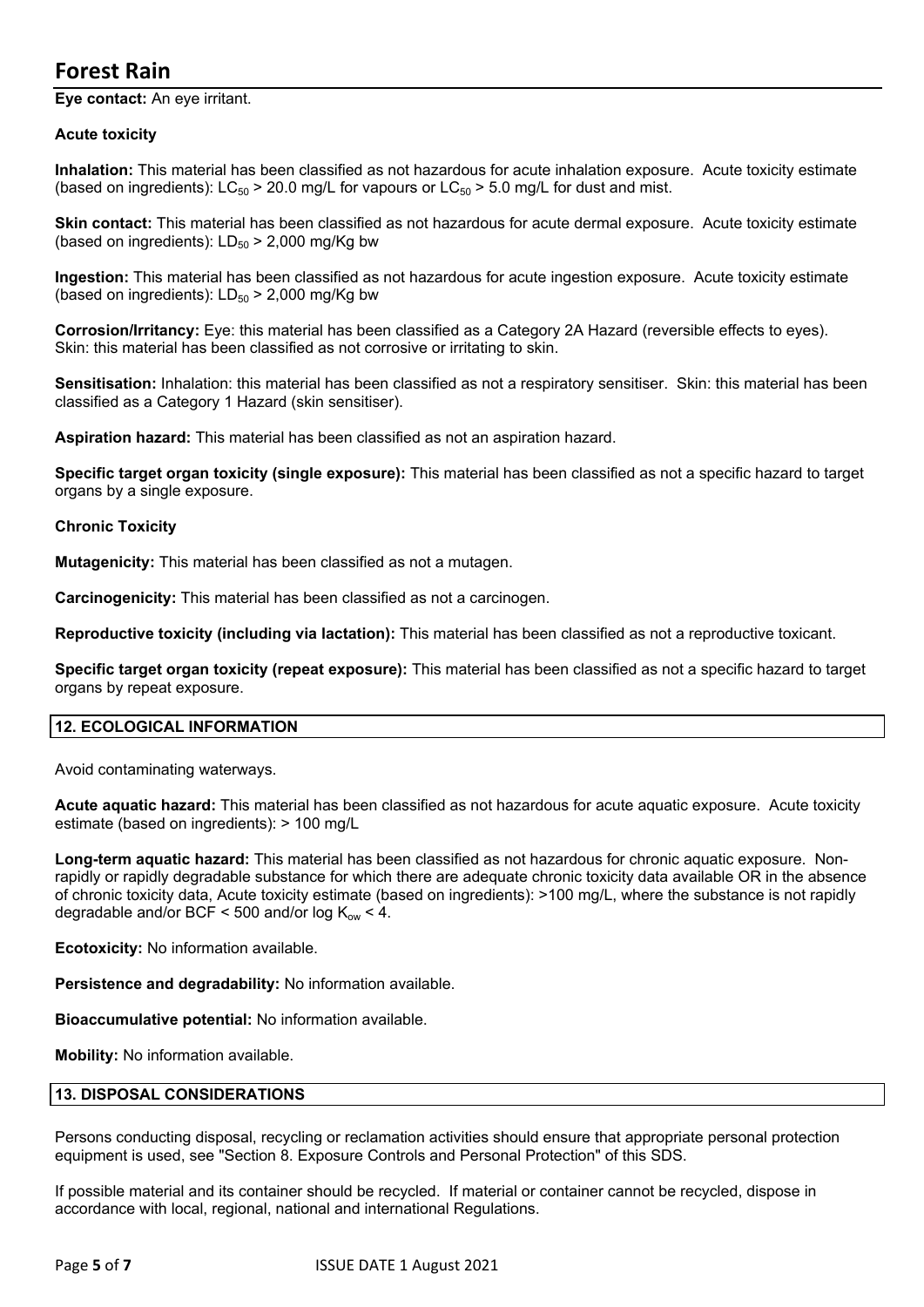#### **14. TRANSPORT INFORMATION**

#### **ROAD AND RAIL TRANSPORT**

Classified as Dangerous Goods by the criteria of the "Australian Code for the Transport of Dangerous Goods by Road & Rail" and the "New Zealand NZS5433: Transport of Dangerous Goods on Land".

|                                     | w<br><b>FLAMMABLE</b><br>LIQUID                   |
|-------------------------------------|---------------------------------------------------|
| <b>UN No:</b>                       | 1993                                              |
| <b>Dangerous Goods Class:</b>       | 3                                                 |
| <b>Packing Group:</b>               | Ш                                                 |
| <b>Hazchem Code:</b>                | $\cdot$ 3Y                                        |
| <b>Emergency Response Guide No:</b> | 14                                                |
| <b>Limited Quantities</b>           | 5 L                                               |
| <b>Proper Shipping Name:</b>        | FLAMMABLE LIQUID, N.O.S. (CONTAINS ETHYL ALCOHOL) |

**Segregation Dangerous Goods:** Not to be loaded with explosives (Class 1), flammable gases (Class 2.1), if both are in bulk, toxic gases (Class 2.3), spontaneously combustible substances (Class 4.2), oxidising agents (Class 5.1), organic peroxides (Class 5.2), toxic substances (Class 6.1), infectious substances (Class 6.2) or radioactive substances (Class 7). Exemptions may apply.

#### **MARINE TRANSPORT**

Classified as Dangerous Goods by the criteria of the International Maritime Dangerous Goods Code (IMDG Code) for transport by sea. This material is classified as a Marine Pollutant (P) according to the International Maritime Dangerous Goods Code.

| <b>FLAMMABLE</b><br><b>LIQUID</b> |
|-----------------------------------|
|                                   |

| UN No:                        | 1993 |
|-------------------------------|------|
| <b>Dangerous Goods Class:</b> | 3    |
| <b>Packing Group:</b>         | Ш    |

**Proper Shipping Name:** FLAMMABLE LIQUID, N.O.S. (CONTAINS ETHYL ALCOHOL)

#### **AIR TRANSPORT**

Classified as Dangerous Goods by the criteria of the International Air Transport Association (IATA) Dangerous Goods Regulations for transport by air.



**UN No:** 1993 **Dangerous Goods Class:** 3 **Packing Group:** III

**Proper Shipping Name:** FLAMMABLE LIQUID, N.O.S. (CONTAINS ETHYL ALCOHOL)